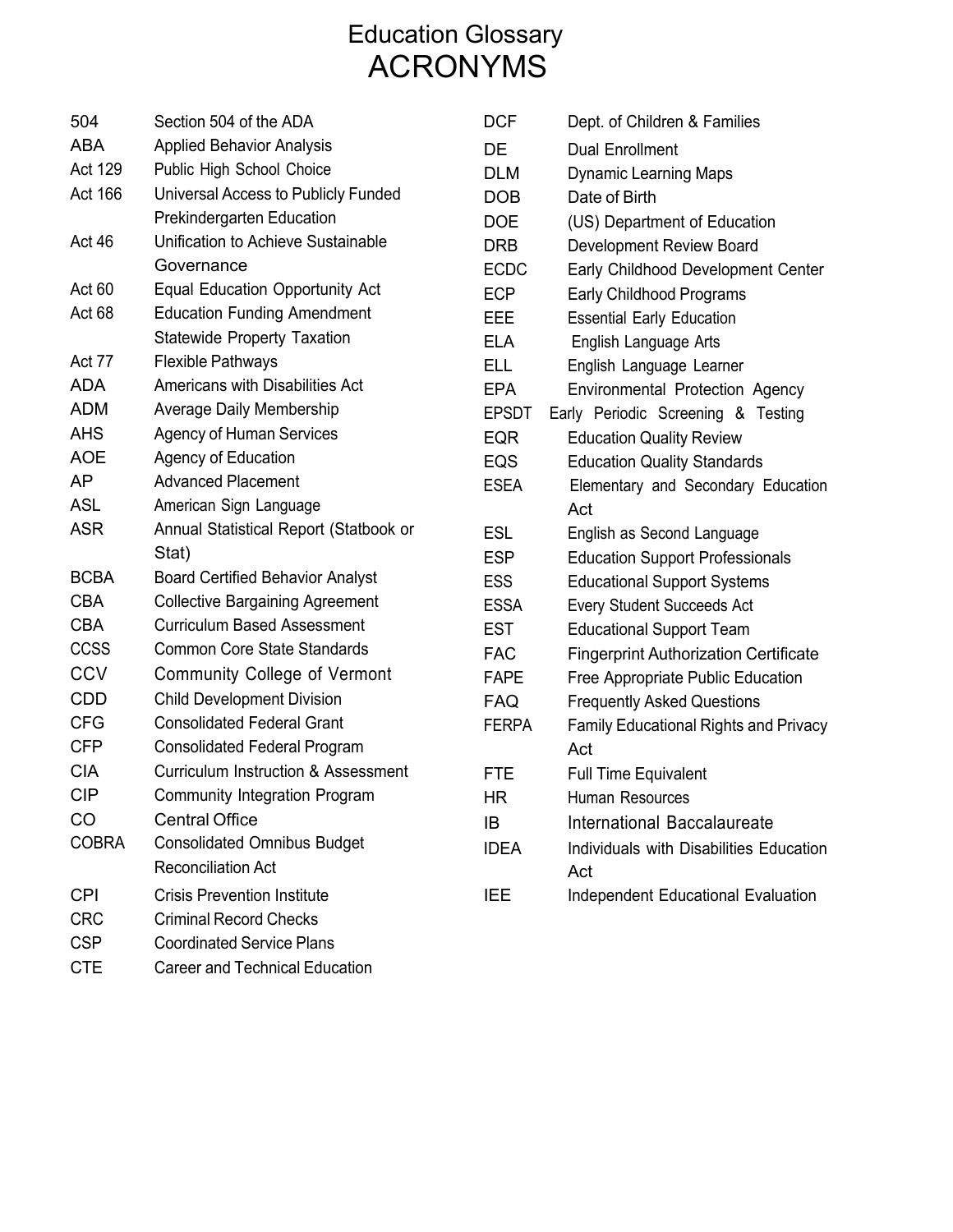## Education Glossary ACRONYMS

| <b>IFS</b>   | <b>Integrated Family Services</b>        | <b>SBAC</b>   | <b>Smarter Balanced Assessment</b>       |
|--------------|------------------------------------------|---------------|------------------------------------------|
| IV           | <b>Infinite Visions</b>                  |               | Consortium                               |
| <b>LEA</b>   | <b>Local Education Agency</b>            | <b>SBE</b>    | <b>State Board of Education</b>          |
| LIT          | Local Intervention Team                  | <b>SBG</b>    | <b>Standards Based Grading</b>           |
| <b>LMS</b>   | Learning Management Systems              | <b>SES</b>    | <b>Supplemental Educational Services</b> |
| <b>LNV</b>   | Learning Network of VT                   | <b>SLD</b>    | <b>Specific Learning Disability</b>      |
| <b>LOE</b>   | Letter of Eligibility                    | <b>SLP</b>    | Speech Language Pathologist              |
| <b>LSCI</b>  | Life Space Crisis Intervention           | <b>SPED</b>   | <b>Special Education</b>                 |
| <b>MTSS</b>  | Multi-tiered System of Support           | SS            | Social Security                          |
| <b>NAEP</b>  | National Assessment of Educational       | TIP           | <b>Truancy Intervention Panel</b>        |
|              | Progress                                 | Title I       | Grant to improve the education of the    |
| <b>NCLB</b>  | No Child Left Behind Act of 2001         |               | disadvantaged                            |
| <b>NEASC</b> | New England Association of Schools &     | Title II      | Grant to improve teacher quality         |
|              | Colleges                                 | <b>VASBO</b>  | Vermont Association of School            |
| <b>NECAP</b> | New England Common Assessment            |               | <b>Business Officials</b>                |
|              | Program                                  | <b>VCSEA</b>  | Vermont Council of Special Education     |
| <b>NEEP</b>  | New England Economic Partnership         |               | Administrators                           |
| <b>NESSC</b> | New England Secondary School             | <b>VEHI</b>   | Vermont Education Health Initiative      |
|              | Consortium                               | <b>VELS</b>   | Vermont Early Learning Standards         |
| <b>NFI</b>   | Northeast Family Institute               | <b>VMERS</b>  | Vermont Municipal Employees              |
| <b>NGSS</b>  | <b>Next Generation Science Standards</b> |               | <b>Retirement System</b>                 |
| <b>NOVUS</b> | New Opportunities for Vision,            | VMI           | Vermont Mathematics Initiative           |
|              | Understanding & Success (BFA)            | <b>VOE</b>    | Verification of Employment               |
| <b>OCR</b>   | Office of Civil Rights                   | <b>VPA</b>    | <b>Vermont Principals Association</b>    |
| ОT           | <b>Occupational Therapist</b>            | <b>VRI</b>    | <b>VT Reads Institute</b>                |
| <b>PBGR</b>  | <b>Proficiency Based Graduation</b>      | <b>VSA</b>    | Vermont Superintendents Association      |
|              | Requirements                             | <b>VSAC</b>   | Vermont Student Assistance               |
| <b>PBIS</b>  | Positive Behavior Intervention System    |               | Corporation                              |
| <b>PD</b>    | Professional Development                 | <b>VSBA</b>   | <b>Vermont School Boards Association</b> |
| <b>PLN</b>   | <b>Professional Learning Network</b>     | <b>VSBIT</b>  | Vermont School Boards Insurance          |
| <b>PLP</b>   | Personalized Learning Plan               |               | <b>Trust</b>                             |
| PT           | <b>Physical Therapist</b>                | <b>VSI</b>    | VT Science Initiative                    |
| <b>SASRS</b> | Summary of the Annual Statistical        | <b>VSTRS</b>  | Vermont State Teachers' Retirement       |
|              | <b>Reports of Schools</b>                |               | System                                   |
| <b>SAT</b>   | Scholastic Aptitude Test                 | <b>VTCLA</b>  | VT Curriculum Leaders Association        |
|              |                                          | <b>VTPBIS</b> | Vermont Positive Behavior                |
|              |                                          |               | Interventions and Supports               |
|              |                                          | <b>VTSAS</b>  | Vermont Transferable Skills              |

Assessment Supports

WBL Work Based Learning